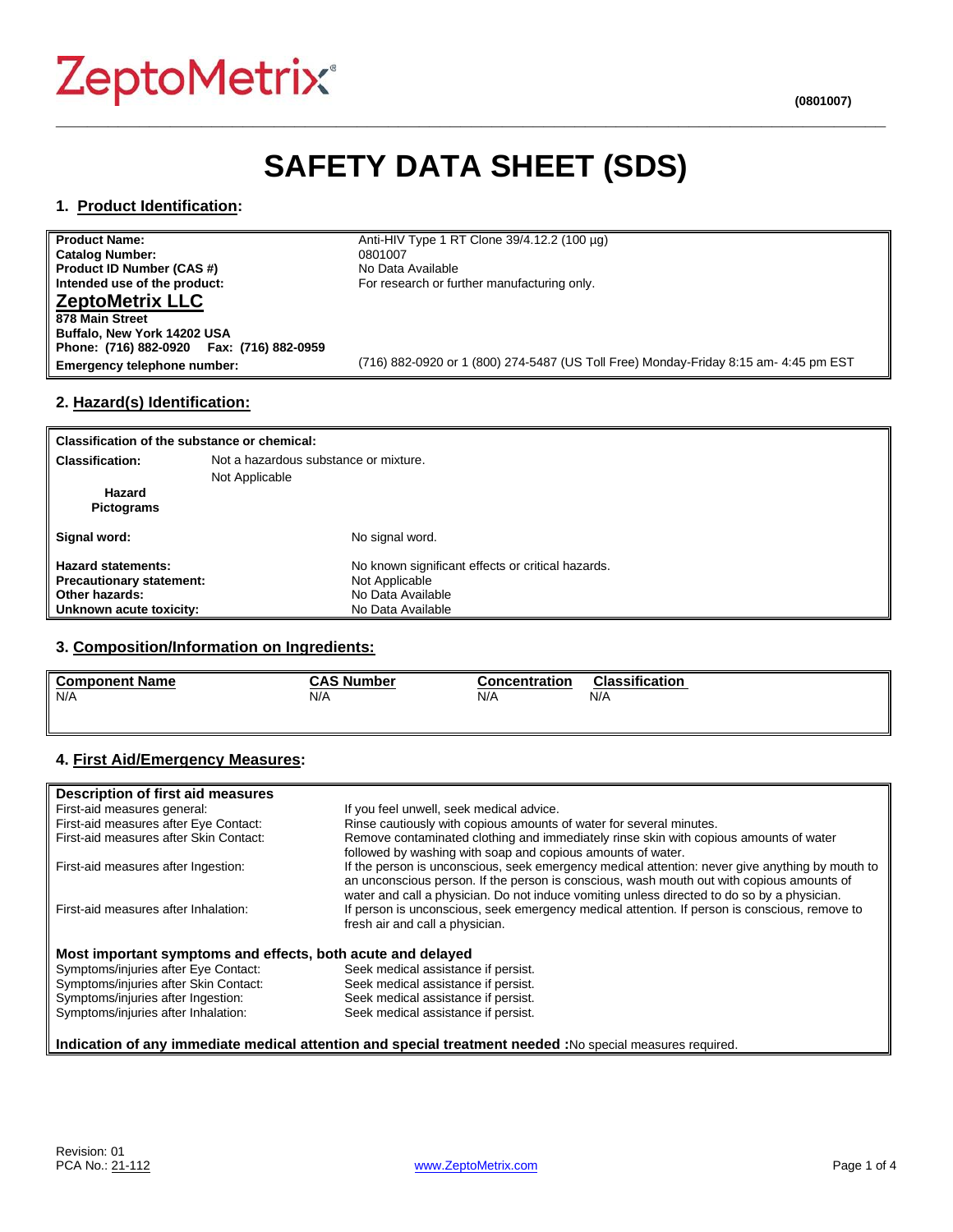# **ZeptoMetrix®**

| <b>Extinguishing Media</b>                            |                                                                                            |  |
|-------------------------------------------------------|--------------------------------------------------------------------------------------------|--|
| Suitable extinguishing media:                         | Use an extinguishing agent suitable for the surrounding area.                              |  |
| Unsuitable extinguishing media:                       | Use an extinguishing agent suitable for the surrounding area.                              |  |
| Special hazards arising from the substance or mixture |                                                                                            |  |
| Fire hazard:                                          | No Data Available                                                                          |  |
| Explosion hazard:                                     | No Data Available                                                                          |  |
| Reactivity:                                           | No Data Available                                                                          |  |
| <b>Advice for firefighters</b>                        |                                                                                            |  |
| Firefighting instructions:                            | Exercise caution when fighting a fire.                                                     |  |
| Protection during firefighting:                       | Firefighters should wear protective gear. Do not enter fire area without proper protective |  |
|                                                       | equipment, including respiratory protection.                                               |  |

**\_\_\_\_\_\_\_\_\_\_\_\_\_\_\_\_\_\_\_\_\_\_\_\_\_\_\_\_\_\_\_\_\_\_\_\_\_\_\_\_\_\_\_\_\_\_\_\_\_\_\_\_\_\_\_\_\_\_\_\_\_\_\_\_\_\_\_\_\_\_\_\_\_\_\_\_\_\_\_\_**

# **6. Accidental Release Measures:**

| Personal precautions, protective equipment and emergency procedures |                                                                                               |  |
|---------------------------------------------------------------------|-----------------------------------------------------------------------------------------------|--|
| General measures:                                                   | Use appropriate personal protective equipment (PPE) and appropriate laboratory procedures.    |  |
|                                                                     |                                                                                               |  |
| For non-emergency personnel                                         |                                                                                               |  |
| Protective equipment:                                               | Use appropriate personal protective equipment (PPE).                                          |  |
| Emergency procedures:                                               | Use appropriate emergency laboratory procedures.                                              |  |
| For emergency responders                                            |                                                                                               |  |
| Protective equipment:                                               | Use appropriate personal protective equipment (PPE).                                          |  |
| Emergency procedures:                                               | Use appropriate emergency procedures.                                                         |  |
| Methods and material for containment and cleaning up                |                                                                                               |  |
| For containment:                                                    | Contain material in accordance to State and Federal regulations.                              |  |
| Methods for cleaning up:                                            | Follow and dispose of material in accordance to State and Federal waste disposal regulations. |  |

# **7. Handling and Storage:**

| <b>Precautions for safe handling</b><br>Precautions for safe handling: | Handle in accordance with good laboratory practices and safety procedures. |  |
|------------------------------------------------------------------------|----------------------------------------------------------------------------|--|
| Conditions for safe storage, including any incompatibilities           |                                                                            |  |
| Storage conditions:                                                    | Store in a dry and cool place. Keep container closed when not in use.      |  |
| Incompatible products:                                                 | No Data Available                                                          |  |
| Incompatible materials:                                                | No Data Available                                                          |  |
| Storage:                                                               | Recommended storage temperature < - 10 Degrees Celsius.                    |  |
|                                                                        |                                                                            |  |

# **8. Exposure Controls and Personal Protection:**

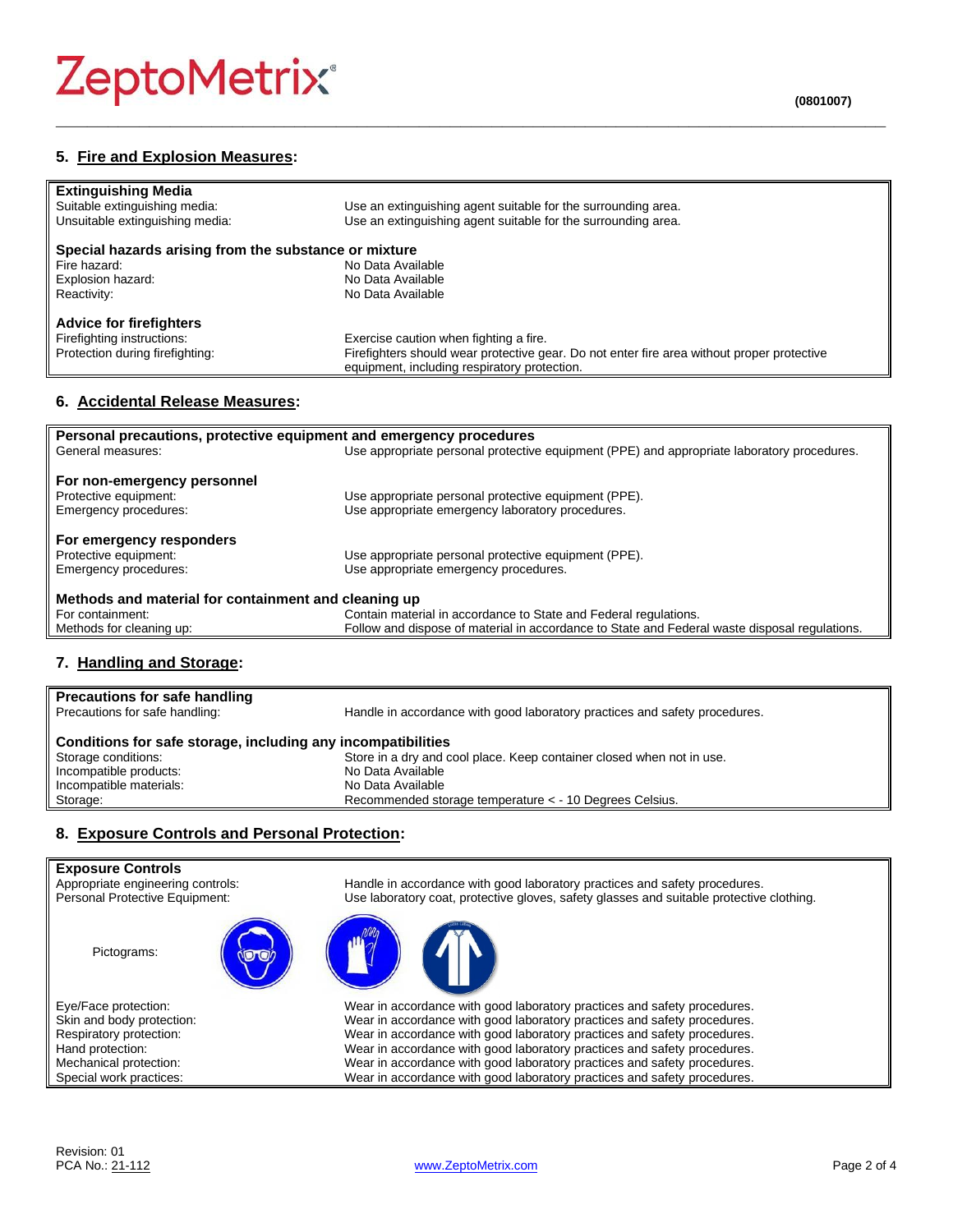# ZeptoMetrix®

# **9. Physical and Chemical Properties:**

| Information on basic physical and chemical properties |                             |  |
|-------------------------------------------------------|-----------------------------|--|
| <b>Physical State:</b>                                | Liquid at room temperature. |  |
| Appearance/color:                                     | Clear aqueous solution.     |  |
| Odor:                                                 | No Data Available           |  |
| Odor threshold:                                       | No Data Available           |  |
| pH:                                                   | $7.2 - 7.4$                 |  |
| Melting point/freezing point:                         | No Data Available           |  |
| Boiling point:                                        | No Data Available           |  |
| Flash point:                                          | No Data Available           |  |
| Evaporation rate:                                     | No Data Available           |  |
| Flammability:                                         | No Data Available           |  |
| Upper/lower flammability or explosive limits:         | No Data Available           |  |
| Vapor pressure:                                       | No Data Available           |  |
| Vapor density:                                        | No Data Available           |  |
| Relative density:                                     | No Data Available           |  |
| Solubility(ies):                                      | No Data Available           |  |
| Partition coefficient:                                | No Data Available           |  |
| Auto-ignition temperature:                            | No Data Available           |  |
| Decomposition temperature:                            | No Data Available           |  |
| Viscosity:                                            | No Data Available           |  |
| <b>Other information:</b>                             | No Data Available           |  |

**\_\_\_\_\_\_\_\_\_\_\_\_\_\_\_\_\_\_\_\_\_\_\_\_\_\_\_\_\_\_\_\_\_\_\_\_\_\_\_\_\_\_\_\_\_\_\_\_\_\_\_\_\_\_\_\_\_\_\_\_\_\_\_\_\_\_\_\_\_\_\_\_\_\_\_\_\_\_\_\_**

# **10. Stability and Reactivity:**

| Reactivity:                         | No Data Available                                                                                       |
|-------------------------------------|---------------------------------------------------------------------------------------------------------|
| Chemical stability:                 | The product is stable.                                                                                  |
| Possibility of hazardous reactions: | Under normal conditions of storage and use, hazardous reactions will not occur.                         |
| Conditions to avoid:                | No Data Available                                                                                       |
| Incompatible materials:             | No Data Available                                                                                       |
| Hazardous decomposition products:   | Under normal conditions of storage and use, hazardous decomposition products should not be<br>produced. |

# **11. Toxicological Information:**

| Information on toxicological effects                |                   |  |
|-----------------------------------------------------|-------------------|--|
| Skin corrosion/irritation:                          | No Data Available |  |
| Eye damage/irritation:                              | No Data Available |  |
| Respiratory damage/irritation:                      | No Data Available |  |
| Ingestion damage/irritation:                        | No Data Available |  |
| Specific target organ toxicity (single exposure):   | No Data Available |  |
| Specific target organ toxicity (repeated exposure): | No Data Available |  |
| Numerical measure of toxicity:                      | No Data Available |  |
| Symptoms/injuries after skin contact:               | No Data Available |  |
| Symptoms/injuries after eye contact:                | No Data Available |  |
| Symptoms/injuries after inhalation:                 | No Data Available |  |
| Symptoms/injuries after ingestion:                  | No Data Available |  |

# **12. Ecological Information:**

| Ecotoxicity:                   | No Data Available |
|--------------------------------|-------------------|
|                                | No Data Available |
| Persistence and degradability: | No Data Available |
|                                | No Data Available |
| Bioaccumulative potential:     | No Data Available |
|                                | No Data Available |
| Mobility in soil:              | No Data Available |
|                                | No Data Available |
| Other adverse effects:         | No Data Available |